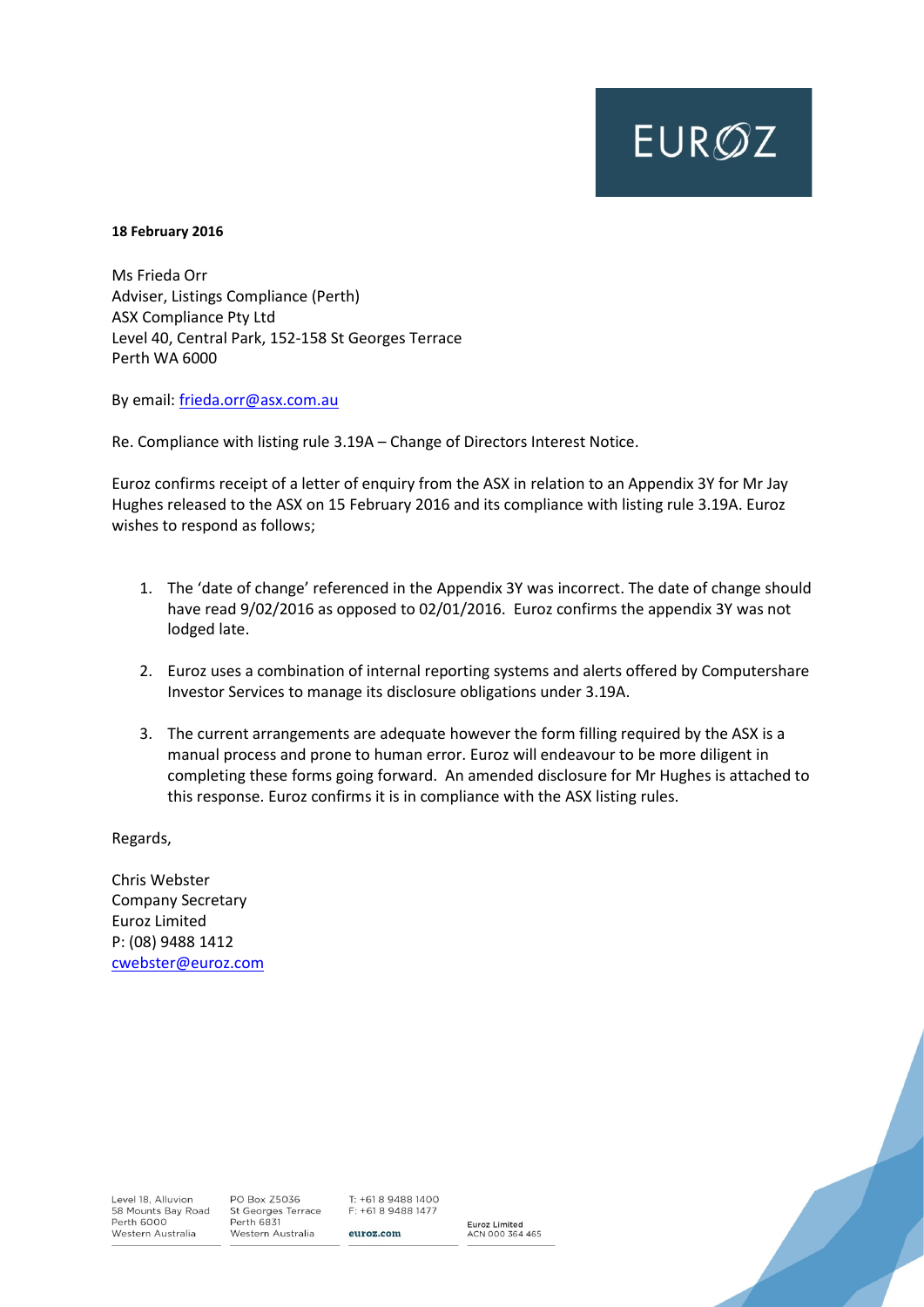## **Appendix 3Y**

*Rule 3.19A.2*

## **Change of Director's Interest Notice**

*Information or documents not available now must be given to ASX as soon as available. Information and documents given to ASX become ASX's property and may be made public.*

Introduced 30/09/01 Amended 01/01/11

| Name of entity | <b>EUROZ LIMITED</b> |
|----------------|----------------------|
| <b>ABN</b>     | 53 000 364 465       |

We (the entity) give ASX the following information under listing rule 3.19A.2 and as agent for the director for the purposes of section 205G of the Corporations Act.

| Name of Director    | Jay Hughes |
|---------------------|------------|
| Date of last notice | 29/01/2016 |

#### **Part 1 - Change of director's relevant interests in securities**

*In the case of a trust, this includes interests in the trust made available by the responsible entity of the trust*

Note: In the case of a company, interests which come within paragraph (i) of the definition of "notifiable interest of a director" should be disclosed in this part.

| Direct or indirect interest                                            | Direct and Indirect                                                    |  |
|------------------------------------------------------------------------|------------------------------------------------------------------------|--|
| Nature of indirect interest                                            | Mr Hughes is the sole Director and the sole                            |  |
| (including registered holder)                                          | shareholder of Inkese P/L                                              |  |
| Note: Provide details of the circumstances giving rise to the relevant | Mr Hughes is a beneficiary of the Inkese Family                        |  |
| interest.                                                              | Account and the Inkese Super Fund                                      |  |
| Date of change                                                         | 09/02/2016                                                             |  |
| No. of securities held prior to change                                 | <b>Inkese Pty Ltd</b>                                                  |  |
|                                                                        | 1,025,000 Ordinary Shares                                              |  |
|                                                                        | Mr Jay Hughes & Mrs Linda Hughes<br><inkese fund="" super=""></inkese> |  |
|                                                                        | Ordinary Shares - 1,520,000                                            |  |
|                                                                        | <b>Mr Jay Evan Dale Hughes</b>                                         |  |
|                                                                        | Ordinary Shares - 113,969                                              |  |
|                                                                        | (subject to vesting conditions)                                        |  |
|                                                                        | <b>Mr Jay Evan Dale Hughes</b>                                         |  |
|                                                                        | <inkese account="" family=""></inkese>                                 |  |
|                                                                        | 8,960,000 Ordinary Shares                                              |  |
|                                                                        | Total = $11,618,969$                                                   |  |
| Class                                                                  | <b>Fully Paid Ordinary</b>                                             |  |
|                                                                        |                                                                        |  |

<sup>+</sup> See chapter 19 for defined terms.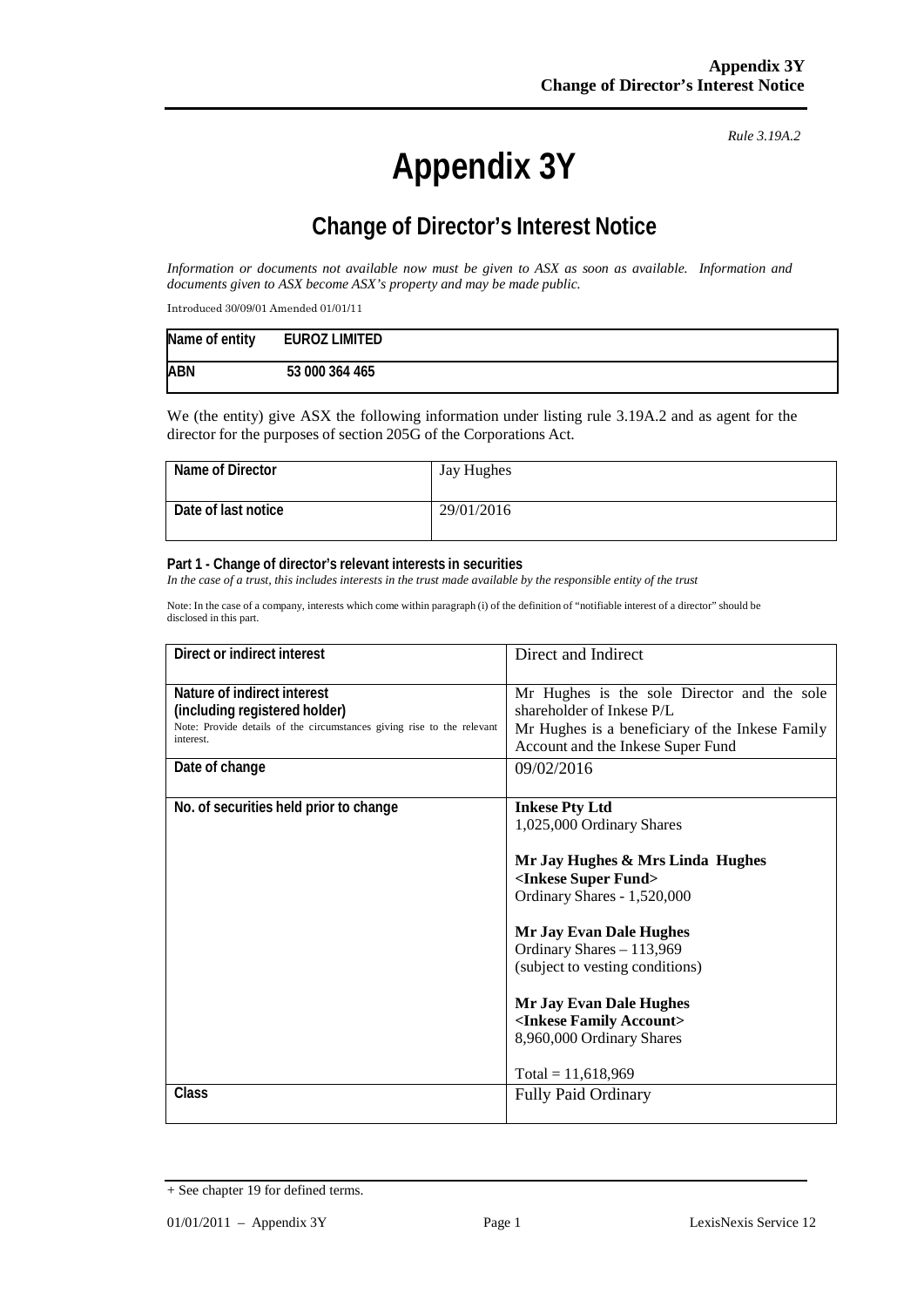| Number acquired                                                                                                                                                         | 26,800                                                                                                 |
|-------------------------------------------------------------------------------------------------------------------------------------------------------------------------|--------------------------------------------------------------------------------------------------------|
| Number disposed                                                                                                                                                         | <b>Nil</b>                                                                                             |
| <b>Value/Consideration</b><br>Note: If consideration is non-cash, provide details and estimated valuation                                                               | \$18,760.00                                                                                            |
| No. of securities held after change                                                                                                                                     | <b>Inkese Pty Ltd</b><br>1,051,800 Ordinary Shares                                                     |
|                                                                                                                                                                         | Mr Jay Hughes & Mrs Linda Hughes<br><inkese fund="" super=""><br/>Ordinary Shares - 1,520,000</inkese> |
|                                                                                                                                                                         | <b>Mr Jay Evan Dale Hughes</b><br>Ordinary Shares - 113,969<br>(subject to vesting conditions)         |
|                                                                                                                                                                         | <b>Mr Jay Evan Dale Hughes</b><br><inkese account="" family=""><br/>8,960,000 Ordinary Shares</inkese> |
|                                                                                                                                                                         | Total = $11,645,769$                                                                                   |
| Nature of change<br>Example: on-market trade, off-market trade, exercise of options, issue of<br>securities under dividend reinvestment plan, participation in buy-back | On market purchase                                                                                     |

#### **Part 2 – Change of director's interests in contracts**

Note: In the case of a company, interests which come within paragraph (ii) of the definition of "notifiable interest of a director" should be disclosed in this part.

| Detail of contract                                                                                                                                                          | N/A |
|-----------------------------------------------------------------------------------------------------------------------------------------------------------------------------|-----|
| Nature of interest                                                                                                                                                          | N/A |
| Name of registered holder<br>(if issued securities)                                                                                                                         | N/A |
| Date of change                                                                                                                                                              | N/A |
| No. and class of securities to which<br>interest related prior to change<br>Note: Details are only required for a contract in relation<br>to which the interest has changed | N/A |
| Interest acquired                                                                                                                                                           | N/A |
| Interest disposed                                                                                                                                                           | N/A |
| <b>Value/Consideration</b><br>Note: If consideration is non-cash, provide details and an<br>estimated valuation                                                             | N/A |

<sup>+</sup> See chapter 19 for defined terms.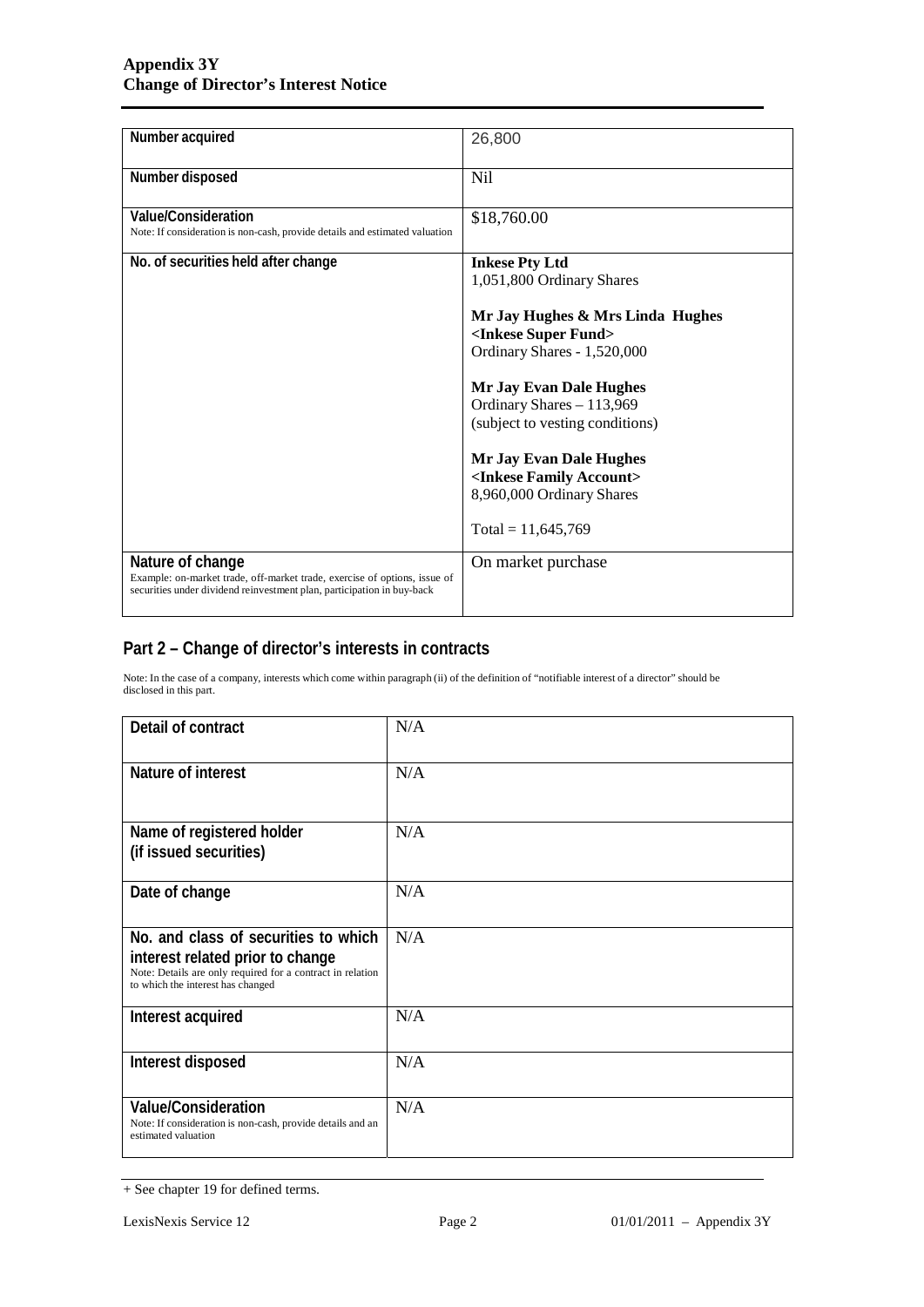| Interest after change | Лъ. |
|-----------------------|-----|
|                       |     |

### **Part 3 –** +**Closed period**

| Were the interests in the securities or contracts detailed   No                                              |  |
|--------------------------------------------------------------------------------------------------------------|--|
| above traded during a <sup>+</sup> closed period where prior written                                         |  |
| clearance was required?                                                                                      |  |
| If so, was prior written clearance provided to allow the trade $\vert$ N/A<br>to proceed during this period? |  |
| If prior written clearance was provided, on what date was this $\mid N/A$<br>provided?                       |  |

<sup>+</sup> See chapter 19 for defined terms.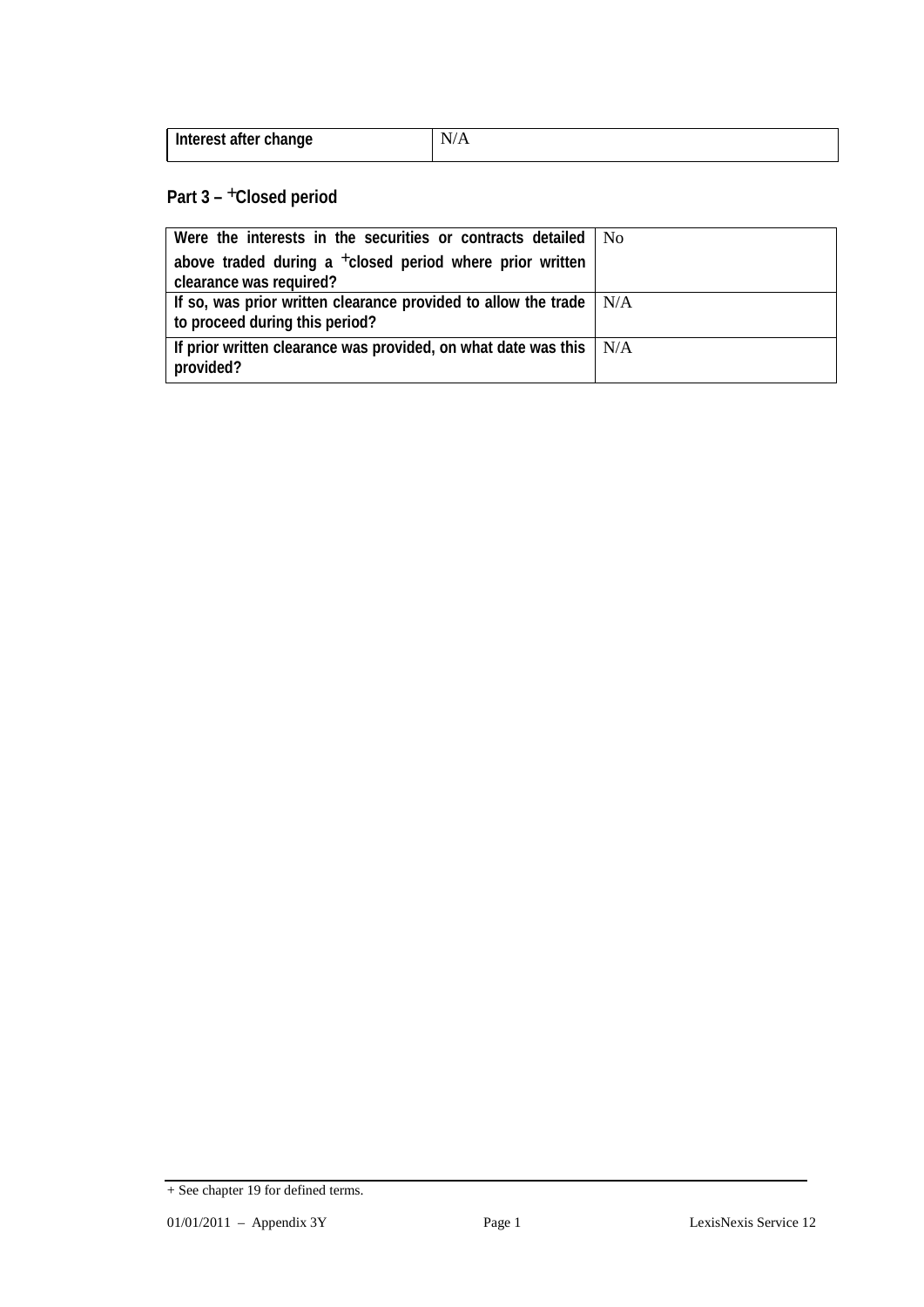

18 February 2016

Mr Chris Webster Euroz Limited Level 18, 58 Mounts Bay Road Perth WA 6000

By email: [cwebster@euroz.com.au](mailto:cwebster@euroz.com.au)

Dear Chris,

#### **EUROZ LIMITED ("COMPANY")**

We refer to the following.

- 1. The Company's announcement lodged with ASX Ltd ("ASX") on 15 February 2016 regarding a change of director's interest notice for Mr Jay Hughes ("Appendix 3Y").
- 2. Listing rule 3.19A which requires an entity to tell ASX the following.
	- *3.19A.1 The notifiable interests of a director of the entity (or in the case of a trust, a director of the responsible entity of the trust) at the following times:*
		- *On the date that the entity is admitted to the official list.*
		- *On the date that a director is appointed.*

*The entity must complete an Appendix 3X and give it to ASX no more than 5 business days after the entity's admission or a director's appointment.* 

- *3.19A.2 A change to a notifiable interest of a director of the entity (or in the case of a trust, a director of the responsible entity of the trust). The entity must complete an Appendix 3Y and give it to ASX no more than 5 business days after the change occurs.*
- *3.19A.3 The notifiable interests of a director of the entity (or in the case of a trust, a director of the responsible entity of the trust) at the date that the director ceases to be a director. The entity must complete an Appendix 3Z and give it to ASX no more than 5 business days after the director ceases to be a director.*
- 3. Listing rule 3.19B which states as follows.

*An entity must make such arrangements as are necessary with a director of the entity (or in the case of a trust, a director of the responsible entity of the trust) to ensure that the director discloses to the entity all the information required by the entity to give ASX completed Appendices 3X, 3Y and 3Z* 

Level 40, Central Park 152-158 St George's **Terrace** Perth WA 6000

www.asx.com.au Customer service 13 12 79 61 8 9224 0052 frieda.orr@asx.com.au